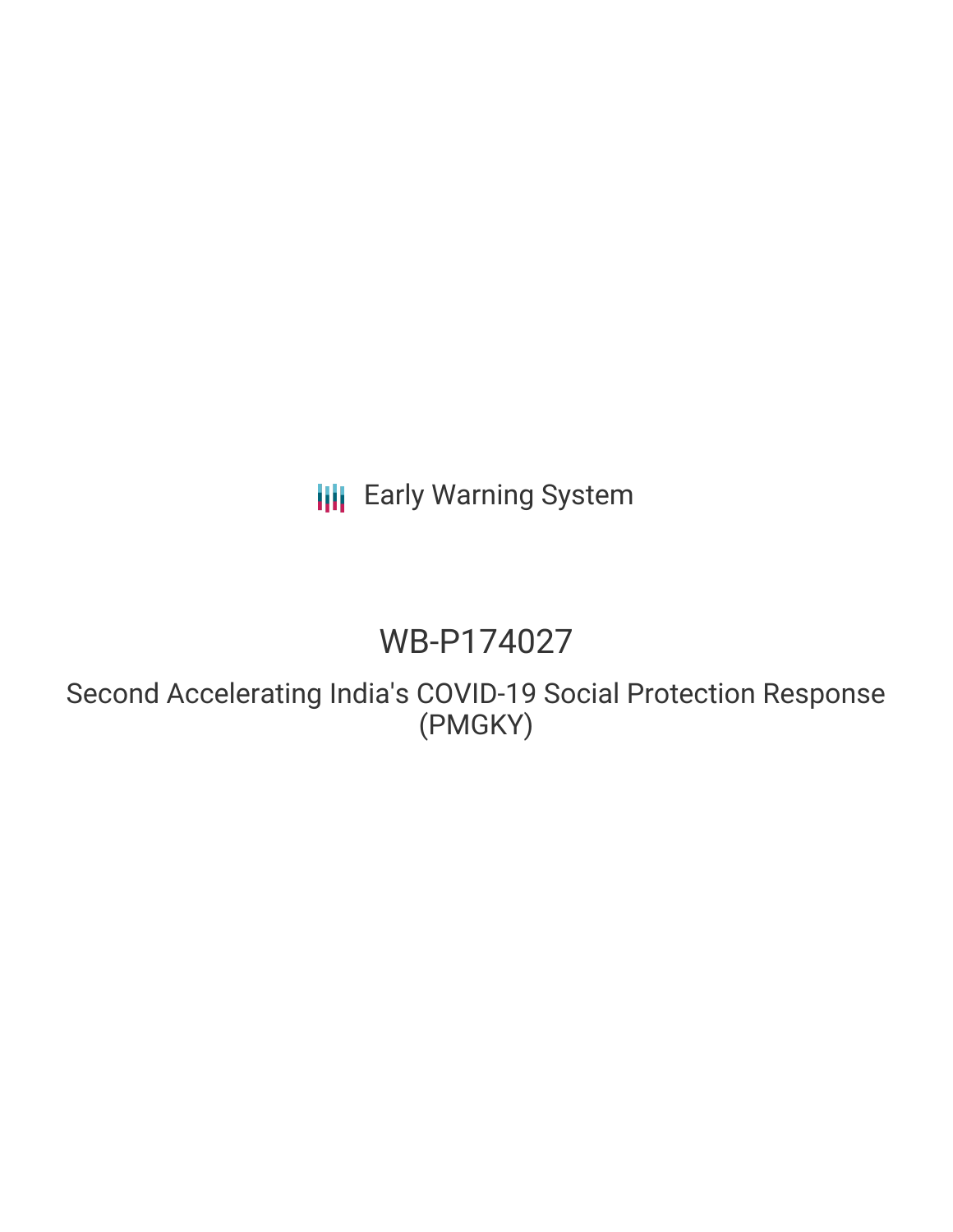

#### **Quick Facts**

| <b>Countries</b>               | India                                    |
|--------------------------------|------------------------------------------|
| <b>Financial Institutions</b>  | World Bank (WB)                          |
| <b>Status</b>                  | Approved                                 |
| <b>Bank Risk Rating</b>        | U                                        |
| <b>Voting Date</b>             | 2020-12-15                               |
| <b>Borrower</b>                | Government of India                      |
| <b>Sectors</b>                 | Education and Health, Law and Government |
| <b>Investment Type(s)</b>      | Loan                                     |
| <b>Investment Amount (USD)</b> | \$400.00 million                         |
| <b>Loan Amount (USD)</b>       | \$400.00 million                         |
| <b>Project Cost (USD)</b>      | \$400.00 million                         |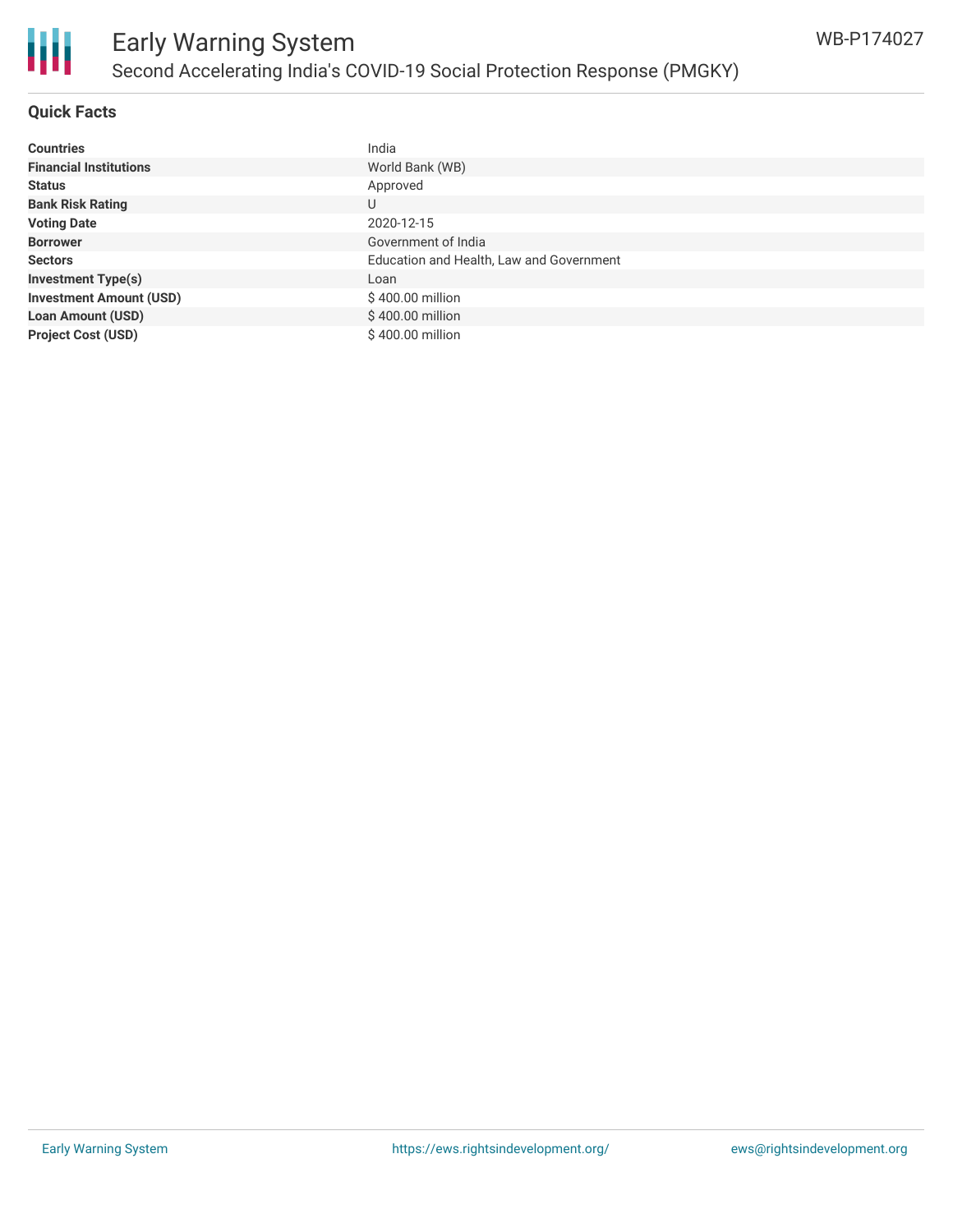

#### **Project Description**

According to bank documents, the project is the second of a series of two to strengthen the capability of state and national governments in India to provide coordinated and adequate social protection to the poor and vulnerable from the shocks triggered by the COVID-19 pandemic.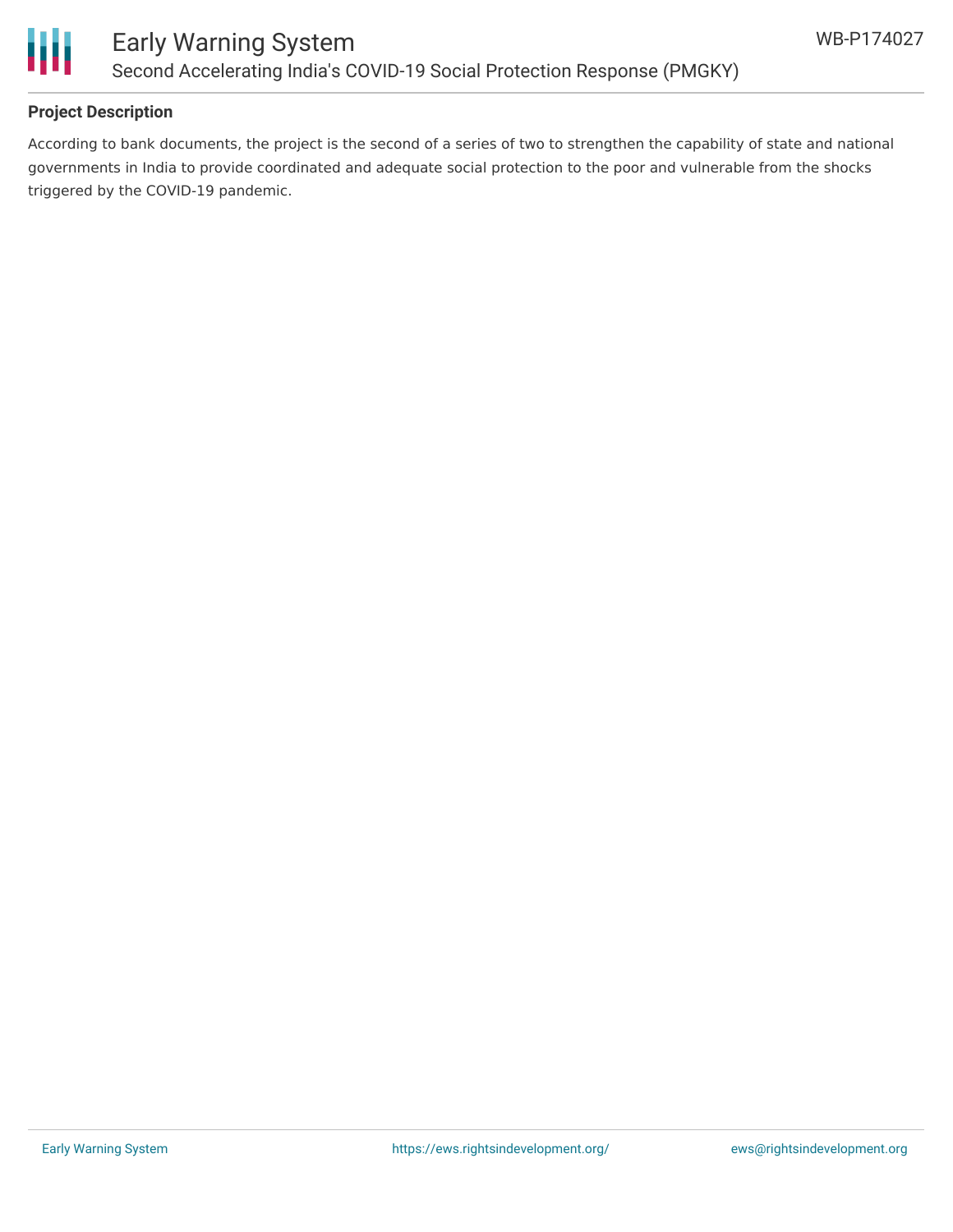

## Early Warning System Second Accelerating India's COVID-19 Social Protection Response (PMGKY)

#### **Investment Description**

World Bank (WB)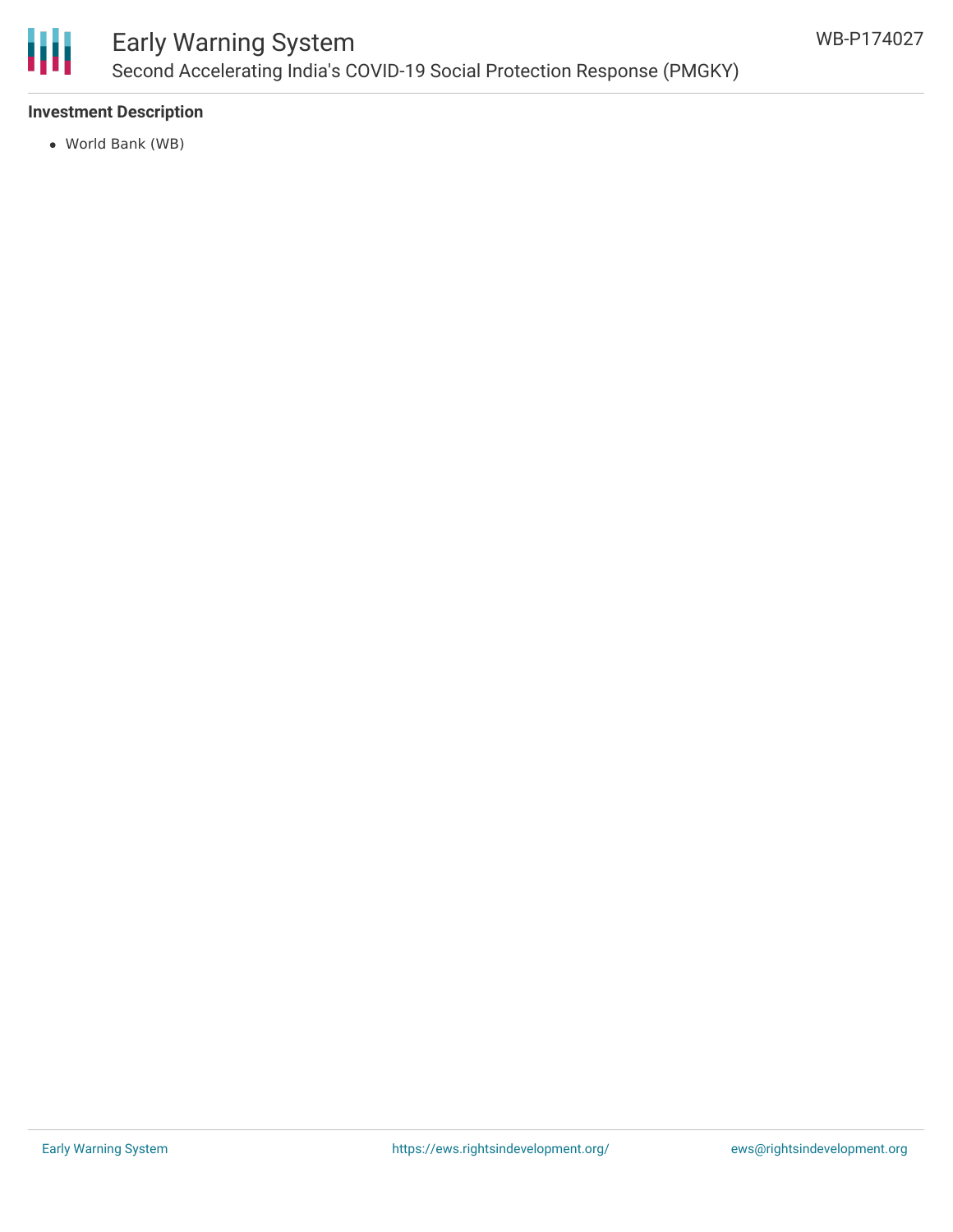

### Early Warning System Second Accelerating India's COVID-19 Social Protection Response (PMGKY)

#### **Contact Information**

Ministry of Finance

Sameer Khare, Additional Secretary

[sameerkhare911@nic.in](mailto:sameerkhare911@nic.in)

Ministry of Finance Department of Economic Affairs

Hanish Chhabra, Director

[hanish.ias@ias.nic.in](mailto:hanish.ias@ias.nic.in)